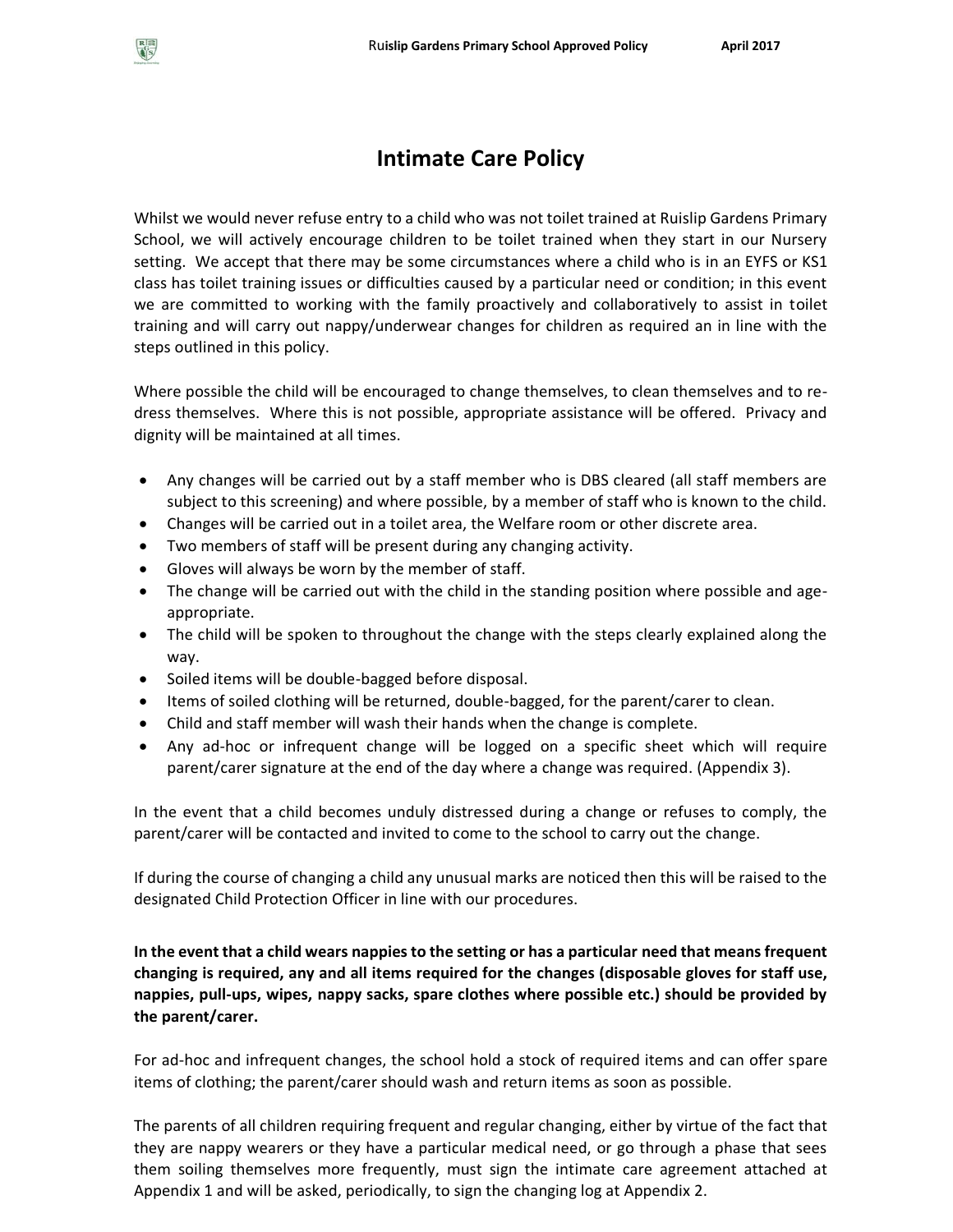

Where a child is required to be changed and it is a one-off, infrequent or unexpected event the Intimate Care Policy will be followed in the absence of the parent/carer signing the attached document; the parent/carer will be notified that a change has been undertaken. The change will be logged on a specific sheet which will require parent/carer signature at the end of the day where a change was required. (Appendix 3).

Where a child in KS2 presents with the need to be changed at school, this will be dealt with on a case by case basis in line with the policy and with the best interests of the child at heart, regardless of whether this is a frequent or infrequent need. Parents/Carers will be notified that a change has been undertaken.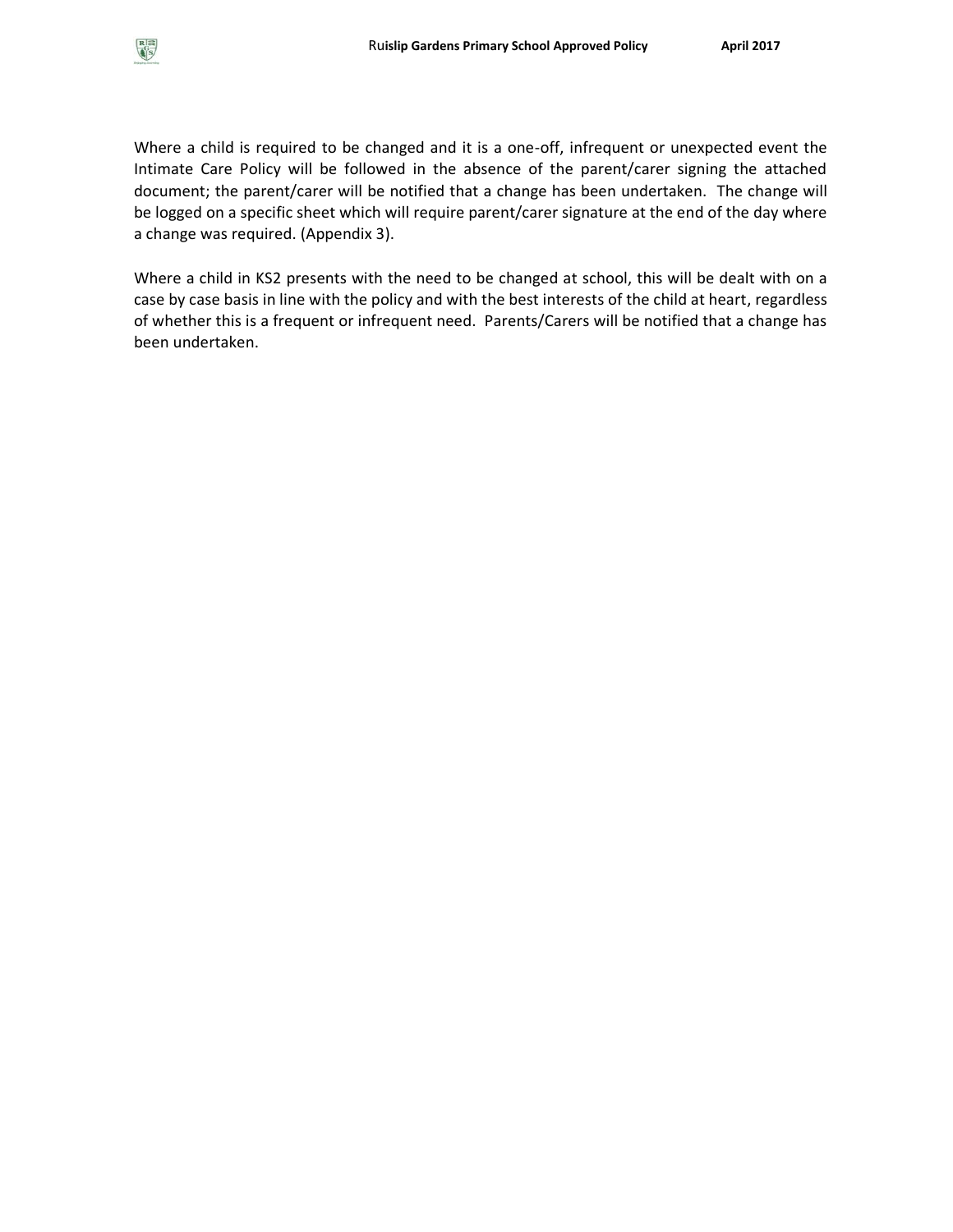

### **Appendix 1 : Intimate Care Policiy**

# **Ruislip Gardens Primary School**



### Dear Parent/Carer

It has come to our attention that your child requires frequent and regular changes at school. For this reason we ask that you provide the following items and that you sign this agreement to demonstrate your agreement that members of staff may change your child at school in line with our Intimate Care Policy.

- Disposable gloves for staff use
- Packet of wipes
- Nappy sacks
- Change of clothes
- Nappies/pull ups if appropriate

Attached to this letter is a copy of the changing log that our staff will use to record changes that take place. Once the sheet is complete we will ask you to sign at the foot of the sheet and can provide you with a copy if required.

Yours sincerely

### **Ruislip Gardens Primary School**

I give permission for my child **EXECUTE:** The state of the changed by members of staff whilst at school and have read and understood the Intimate Care Policy that the school will be following. I will provide wipes, spare clothing and changes of clothes/nappies as required.

**\_\_\_\_\_\_\_\_\_\_\_\_\_\_\_\_\_\_\_\_\_\_\_\_\_\_\_\_\_\_\_\_\_\_\_\_\_\_\_\_\_\_\_\_\_\_\_\_\_\_\_\_\_\_\_\_\_\_\_\_\_\_\_\_\_\_\_\_\_\_\_\_\_\_\_\_\_\_\_\_\_\_\_\_\_**

Signed by : \_\_\_\_\_\_\_\_\_\_\_\_\_\_\_\_\_\_\_\_\_\_\_\_\_\_\_\_\_\_\_\_\_\_\_\_ Date : \_\_\_\_\_\_\_\_\_\_\_\_\_\_\_\_\_\_\_\_\_\_\_\_\_\_\_\_



**Headteacher: Mr Marc Titeux, Stafford Road, Ruislip HA4 6PD. Telephone No: 01895 632895 Email: officeemail@ruislipgardensschool.co.uk Website: www.ruislipgardensschool.co.uk**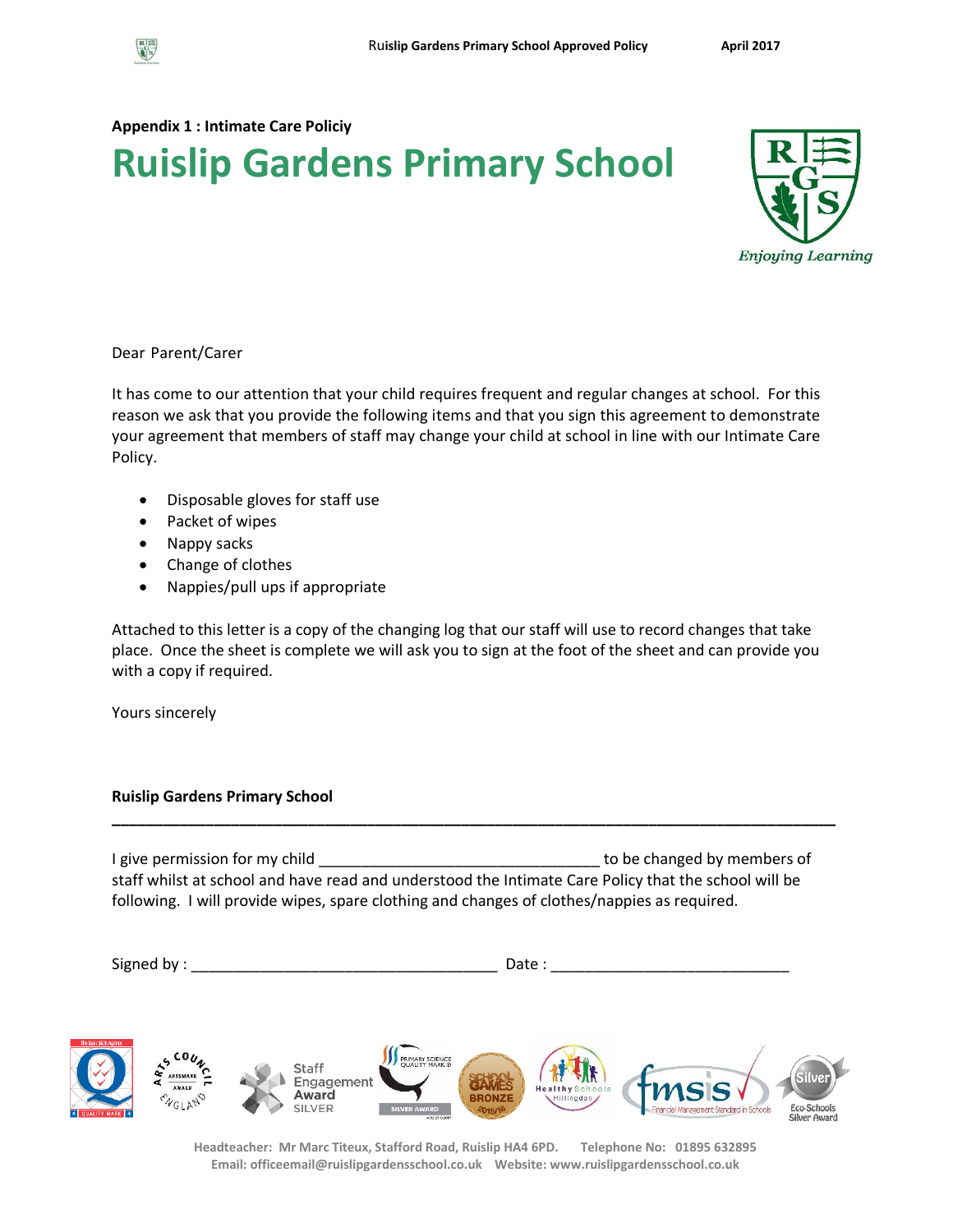

## **Appendix 2: Intimate Care Policy**

# **Individual Changing Log**

| <b>INDIVIQUAL CHANGING LUS</b><br><b>Date</b> | <b>Time</b> | Location of change | <b>Person Changing</b> | Witness | Soiled/Wet | <b>Comments</b> |
|-----------------------------------------------|-------------|--------------------|------------------------|---------|------------|-----------------|
|                                               |             |                    |                        |         |            |                 |
|                                               |             |                    |                        |         |            |                 |
|                                               |             |                    |                        |         |            |                 |
|                                               |             |                    |                        |         |            |                 |
|                                               |             |                    |                        |         |            |                 |
|                                               |             |                    |                        |         |            |                 |
|                                               |             |                    |                        |         |            |                 |
|                                               |             |                    |                        |         |            |                 |
|                                               |             |                    |                        |         |            |                 |
|                                               |             |                    |                        |         |            |                 |
|                                               |             |                    |                        |         |            |                 |
|                                               |             |                    |                        |         |            |                 |
|                                               |             |                    |                        |         |            |                 |
|                                               |             |                    |                        |         |            |                 |
|                                               |             |                    |                        |         |            |                 |
|                                               |             |                    |                        |         |            |                 |
|                                               |             |                    |                        |         |            |                 |
|                                               |             |                    |                        |         |            |                 |
|                                               |             |                    |                        |         |            |                 |
|                                               |             |                    |                        |         |            |                 |
|                                               |             |                    |                        |         |            |                 |

Signature of parent/Carer : \_\_\_\_\_\_\_\_\_\_\_\_\_\_\_\_\_\_\_\_\_\_\_\_\_\_\_\_\_\_\_\_\_\_\_\_\_\_\_\_\_ Date : \_\_\_\_\_\_\_\_\_\_\_\_\_\_\_\_\_\_\_\_\_\_\_